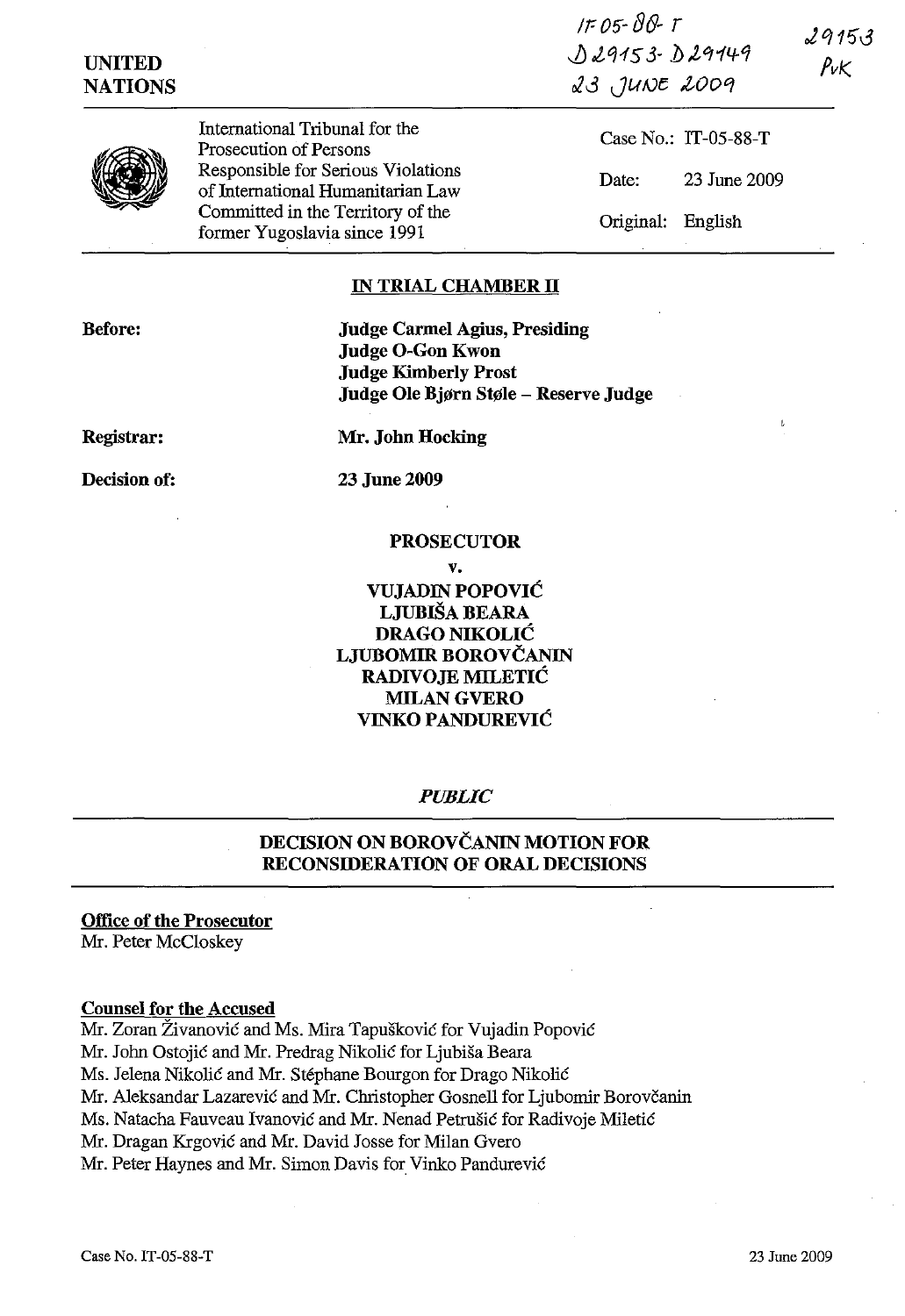1. This Trial Chamber of the International Tribunal for the Prosecution of Persons Responsible for Serious Violations of International Humanitarian Law Committed in the Territory of the Former Yugoslavia since 1991 ("Tribunal") is seised of the "Borovčanin Motion for Reconsideration of Oral Decisions Concerning Scope of Re-Examination of Witness Janc", filed by Borovčanin on 8 May 2009 ("Motion").

#### **A. Submissions of the Parties**

2. In oral decisions rendered on 5 May 2009, the Trial Chamber overruled two objections of Borovčanin, with regard to the admissibility of Ex. P04529, "Declaration of Tomasz Blaszcyzk regarding Kravica warehouse measurements with 2 sketches and 1 photo attached," dated 4 May 2009, as well as the scope of the Prosecution's ability to pose questions to Dusan Janc, whom the Prosecution had called after re-opening its case.<sup>1</sup>

## 1. The Borovčanin Motion

3. Borovčanin requests the Trial Chamber to reconsider its oral decisions. He argues that in no way did his cross-examination open the door to questions of re-examination concerning the dimensions of the Kravica Warehouse, nor did any other Defence team's cross-examination.<sup>2</sup> Borovcanin argues that in one oral decision, the Trial Chamber suggested that the scope of reopening can be widened during cross-examination, provided there is no objection, and submits that he cannot be estopped from objecting merely because he had not done so to the first in a series of questions that went beyond the scope of reopening.<sup>3</sup> Furthermore, he submits that Ex. P04529 is in fact a statement, subject to Rule 92 *bis* and as such is inadmissible as it is not in the form prescribed by Rule 92 *bis* and cannot be admitted without a Prosecution motion for reopening to recall Blaszczyk.<sup>4</sup> Lastly, he asserts that recent Appeals Chamber decisions on the mode of disclosure support the view that Ex. P04529 should not be admitted as this does not conform to the requirements of fairness.<sup>5</sup>

 $\mathbf 1$ T. 33699, 33712 (5 May 2009). *See* Motion, para. 2

<sup>2</sup>  Motion, paras. 5, 9-14.

<sup>3</sup>  *Ibid.,* paras. 15-19.

<sup>4</sup>  *Ibid.,* paras. 20-22.

<sup>5</sup>  *Ibid.,para. 23. See Prosecutor v. Prlić et al., Case No. IT-04-74-AR73.14, Decision on the Interlocutory Appeal* Against the Trial Chamber's Decision on Presentation of Documents by the Prosecution in Cross-Examination of Defence Witnesses, 26 February 2009; Prosecutor v. Delić, Case No. IT-04-83-AR73.1, Decision on Rasim Delić's lnterlocutory Appeal Against Trial Chamber's Oral Decision on Admission of Exhibits 1316 and 1317, 15 April 2008.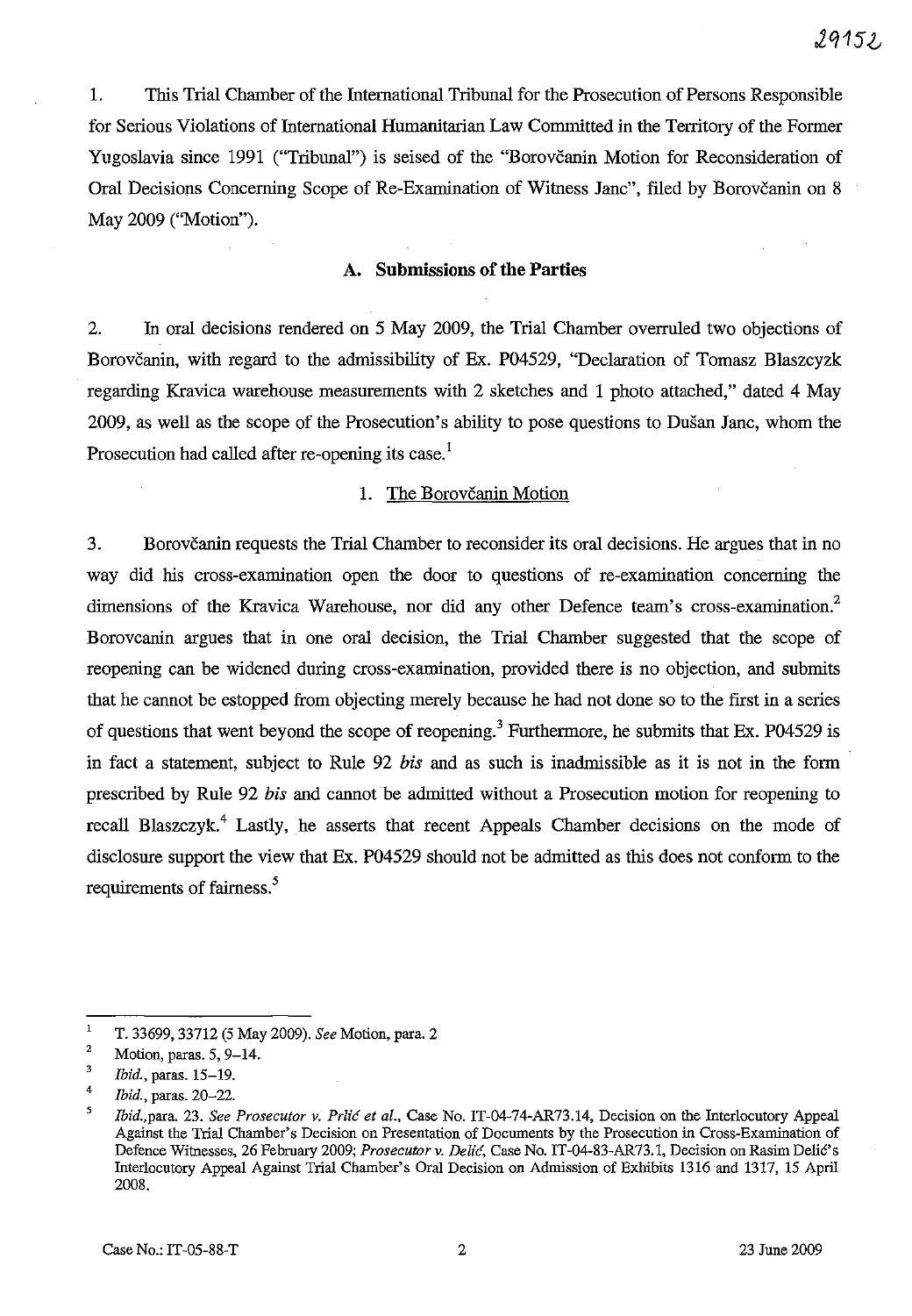## 2. Prosecution Response

4. The Prosecution filed the "Prosecution Response to Borovcanin Motion for Reconsideration of Oral Decisions Concerning Scope of Re-Examination of Witness Janc" ("Prosecution Response") on 21 May 2009. It submits that Borovčanin has neither demonstrated any error in reasoning of the Trial Chamber in its oral decision overruling his objections to the re-examination of Janc concerning Kravica Warehouse, nor established circumstances justifying reconsideration to prevent injustice.<sup>6</sup> Furthermore, the Motion adds nothing new to Borovcanin's oral arguments before the Trial Chamber except for its reference to Rule 92 *bis* and the reference to the recent Appeals Chamber decisions, which are inapposite to this case.<sup>7</sup> Lastly, the Motion does not show how the admission of Ex. P04529 created an injustice to Borovčanin.<sup>8</sup>

# 3. Borovčanin Reply

5. On 22 May 2009, Borovčanin sought leave to file a reply and filed the "Borovčanin Reply to Prosecution Response to Motion for Reconsideration of Oral Decisions Concerning Re-Examination of Witness Janc" ("Borovčanin Reply"). Borovčanin submits that the Prosecution cites no authority against the jurisprudence of this Tribunal that only Rule 92 *bis* governs statements prepared by, or with the assistance of a party to the proceedings, that the Prosecution's interpretation of the scope of Borovčanin's cross-examination is unrealistic, and that it fails to address whether the scope of reopening restricts the scope of re-examination.<sup>9</sup> He argues further that neither prejudice nor injustice are prerequisites for reconsideration. 10

#### **B. Law and Discussion**

6. Reconsideration of a decision is permitted in exceptional cases "if a clear error of reasoning has been demonstrated or if it is necessary to do so to prevent injustice."<sup>11</sup> In the latter case, the

<sup>&</sup>lt;sup>6</sup> Prosecution Response, paras. 1, 4–15.<br><sup>7</sup> *Ibid*, paras. 0, 13.

<sup>7</sup>*Ibid.,* paras. 9, 13

*Ibid.,* para. 14, 16.

 $^{9}$  Borovčanin Reply, paras. 2-10.

<sup>&</sup>lt;sup>10</sup> *Ibid.*, para. 11.

<sup>11</sup> Decision Denying Motion for a *Subpoena Duces Tecum* Compelling Momir Nikolic to Disclose his Personal Notes, 10 January 2008, p. 4; Decision on Defence Motion Requesting Reconsideration or Certification of Decision Admitting Exhibits with Testimony of Witness 168, 20 July 2007, pp. 4-5 and note 26. *See also Ndindabahizi* v. *Prosecutor,* Case No. ICTR-0l-71-A, Decision on Defence "Requete de l'appelant en reconsideration de la decision du 4 avril 2006 en raison d'une erreur materielle", 14 June 2006, para. 2 (stating the standard of the Appeals Chamber of both ICTY and ICTR for reconsideration of interlocutory appeals decisions).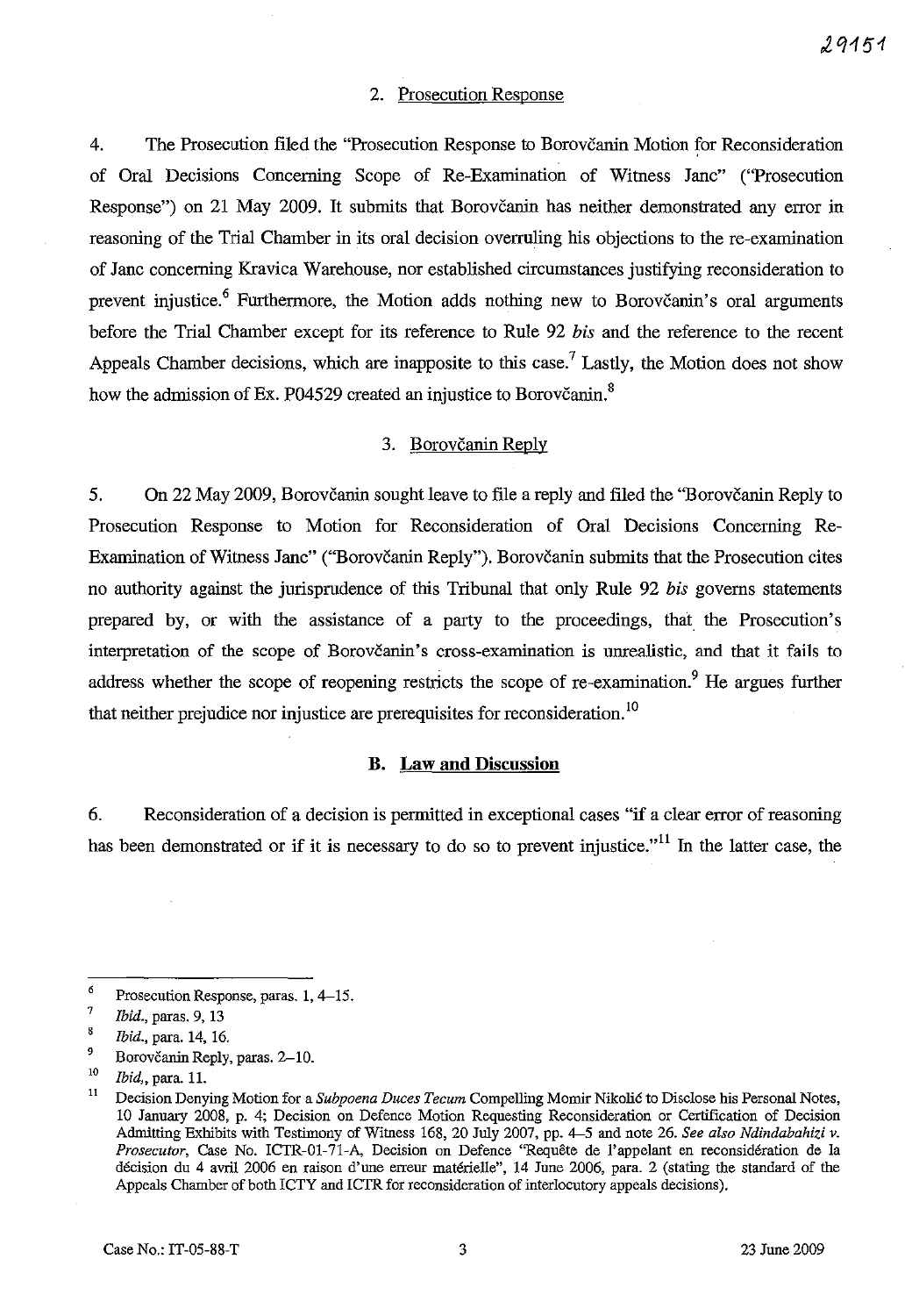party arguing for a reconsideration must satisfy the Trial Chamber that there are circumstances justifying reconsideration to prevent injustice.<sup>12</sup>

7. As Borovčanin himself concedes, the sketch which is part of Ex. P04529 "[...] is of no great importance to the Borovčanin Defence case."<sup>13</sup> With regard to the scope of reopening or rebuttal evidence, the Trial Chamber rejects the suggestion that its oral decision implied that "the scope of reopening can be widened during cross-examination, provided that there is no objection."<sup>14</sup>

8. Furthermore, the Trial Chamber is not persuaded that recent Appeals Chamber decisions cited by Borovcanin are relevant to the issue before it and justify the reconsideration of its admission of Ex. P04529. The Appeals Chamber decisions held that "[...] where the accused opposes the admission of evidence during cross-examination due to an alleged breach of his right to a fair trial, a Trial Chamber must consider how it intends to strike the appropriate balance between the need to ensure the rights of the accused and its decision to admit such evidence."<sup>15</sup> The admission of Ex. P04529 does not come close to prejudicing Borovcanin's right to a fair trial because (i) the purpose of its admission by the Prosecution is clearly linked to the evidence given by witness Janc, who testified about the secondary grave in Glogova, which in the Prosecution's case is inextricably linked to the Kravica Warehouse, (ii) in the light of the evidence on the trial record, Ex. P04529's subject-matter—the measurements of the Kravica Warehouse— has a very limited nature and scope, and (iii) as the Borovčanin Defence itself admits the sketch included in Ex. P04529 is unimportant, and Tomasz Balszczyk's declaration attached to it, merely confirms the sketch. The Trial Chamber is therefore not convinced that there exists any real risk of prejudice caused to Borovcanin by its admission. As a result, the Trial Chamber does not see any clear errors of reasoning in its oral decisions. Even less does it find a necessity to reconsider them to prevent an injustice happening.

<sup>12</sup> Decision Denying Motion for a *Subpoena Duces Tecum* Compelling Momir Nikolic to Disclose his Personal Notes, 10 January 2008, p. 4; Decision on Defence Motion Requesting Reconsideration or Certification of Decision Admitting Exhibits with Testimony of Witness 168, 20 July 2007, p. 5 and note 27. *See also Prosecutor v. Galic,*  Case No. IT-98-29-A, Decision on Defence's Request for Reconsideration, 16 July 2004, p. 2 (considering that for an appellant to succeed in requesting reconsideration of an Appeals Chamber decision, "he must satisfy the Appeals Chamber of the existence of a clear error of reasoning in the Decision, or of particular circumstances justifying its reconsideration in order to avoid injustice").

<sup>&</sup>lt;sup>13</sup> See Borovčanin Motion, para. 2.

<sup>&</sup>lt;sup>14</sup> See Borovčanin Motion, para. 15.

*<sup>15</sup> See* Borovcanin Motion, para. 23; *Prosecutor* v. *Rasim Delic,* Case No. IT-04-83-AR73.1, Decision on Rasirn Delic's Interlocutory Appeal Against Trial Chamber's Oral Decisions on Admission of Exhibits 1316 and 1317, 15 April 2008 at para. 22; *Prosecutor v. Jadranko Prlić, et. al.*, Case No. IT-04-74-AR73.14, Decision on the Interlocutory Appeal against the Trial Chamber's Decision on Presentation of Documents by the Prosecution in Cross-Examination of Defence Witnesses, 26 February 2009, para. 25.